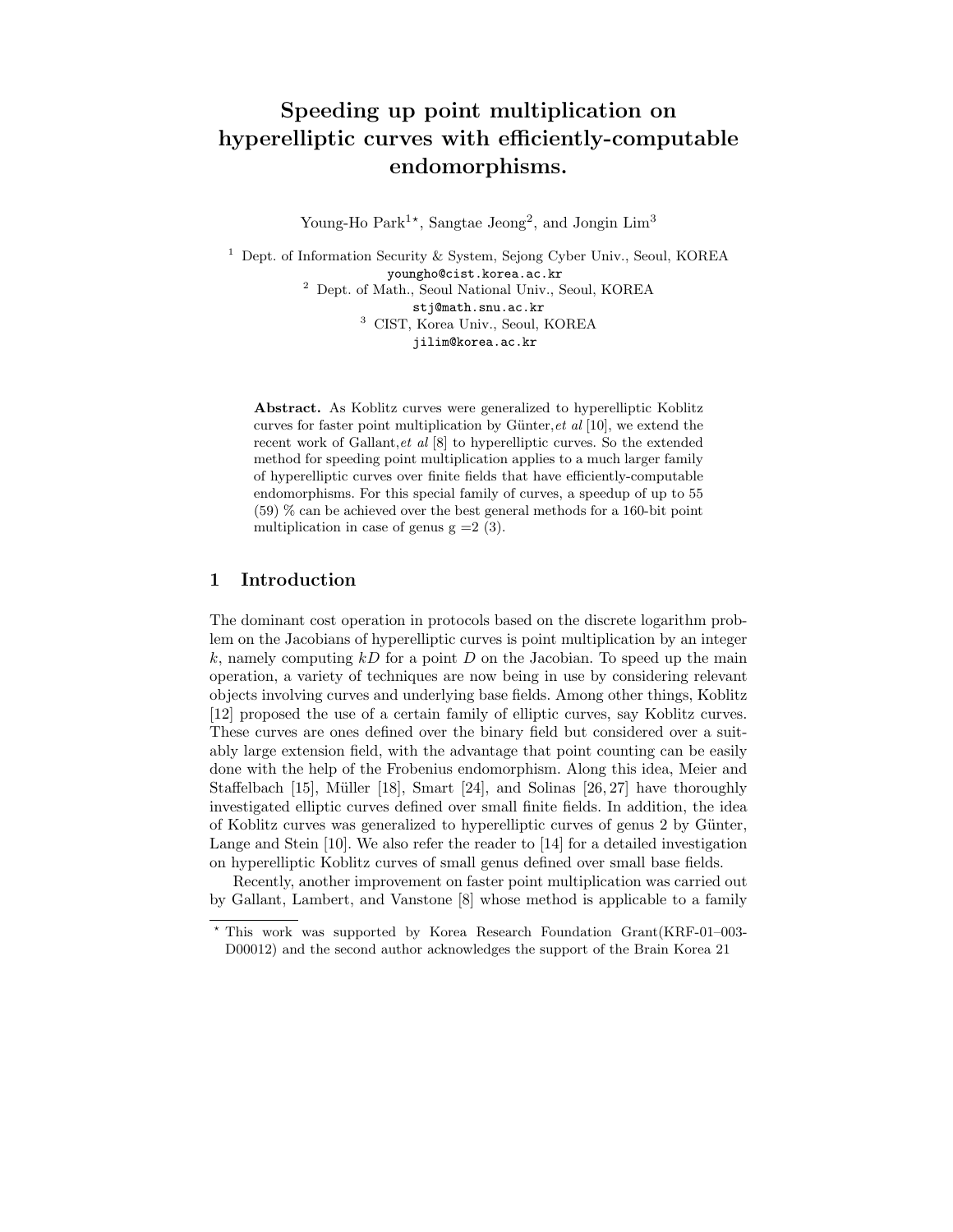of elliptic curves having efficiently-computable endomorphisms. Their idea is to decompose an integer  $k$  modulo  $n$  into two components whose bit-lengths are half that of k. A precise analysis of their method showed that a speedup of up to 50% could be achieved over the best general methods for a 160-bit point multiplication.

The purpose of this paper is to extend the method of Gallant, et al  $[8]$  to the hyperelliptic setting. As is the case with elliptic curves, the extended method applies to a family of hyperellliptic curves having efficiently-computable endomorphisms since they also induce such endomorphisms on the Jacobians of the hyperellliptic curves. So what should be done here is to decompose an integer  $k$ modulo n into d components whose bit-lengths are  $1/d$  that of n, where d is the degree of the characteristic polynomial of an efficiently-computable endomorphism on the Jacobian. Simultaneous multiple point multiplication then yields a significant speedup because of reduced bitlengths. A precise analysis shows that a speedup of up to 55 (59) % can be achieved over the best general methods for a 160-bit point multiplication when genus  $g = 2(3)$ . The problem with this method is how efficiently a randomly chosen  $k$  can be decomposed into a sum of the required form. To resolve this problem we give two efficient algorithms for decomposing k. One method is a generalization of Gallant, et al  $[8]$ . The other is an extension of the method developed in [20].

The rest of the paper is organized as follows. In Section 2 we shall briefly summarize some basics on the Jacobians of hyperelliptic curves. In Section 3, we list up a collection of hyperellipic curves with efficient endomorphisms and provide the characteristic polynomials of such endomorphisms. Section 4 contains how to use such endomorphisms for decomposing  $k$  and there we apply known simultaneous exponentiation methods to the hyperelliptic curves and compare them. In Section 5 we generalize two decomposing methods to hyperelliptic curves. For security considerations, in Section 6, we touch on all known attacks to the DLP on hyperelliptic curves. The final Section contains our conclusions to the present work.

## 2 Preliminaries

#### 2.1 Jacobians of hyperelliptic curves

We begin by introducing basic facts on the Jacobians of hyperelliptic curves over finite fields. Let  $\mathbb{F}_q$  be a finite field of q elements and let  $\overline{\mathbb{F}}_q$  denote its algebraic closure. A hyperelliptic curve of genus g over  $\mathbb{F}_q$  is given by the Weierstrass equation of the form

$$
X: y^2 + h(x)y = f(x)
$$
\n<sup>(1)</sup>

where  $h \in \mathbb{F}_q[x]$  is a polynomial of degree at most g and  $f(x) \in \mathbb{F}_q[x]$  is a monic polynomial of degree  $2g + 1$ . Let K be an extension field of  $\mathbb{F}_q$  in  $\overline{\mathbb{F}}_q$ . The set of K-rational points on X consists of K-solutions to the equation of X together with the point at infinity, denoted  $\infty$ .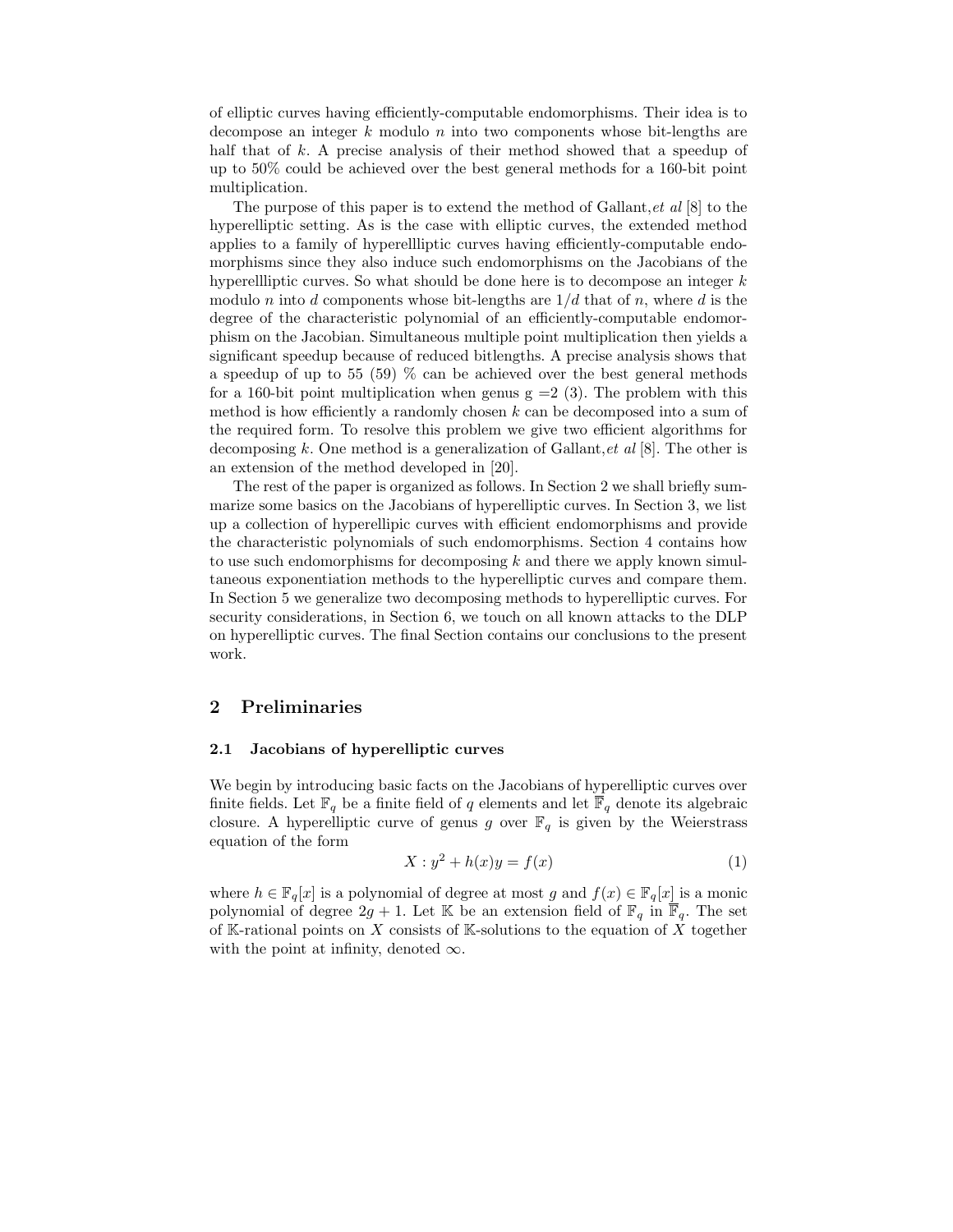In this Section we only mention (reduced) representations of elements on the Jacobian of a hyperelliptic curve  $X$ . We recommend the reader to consult an appendix in  $[13]$  for more details on the Jacobians. Indeed, the Jacobian of X defined over K, denoted  $\mathbb{J}_X(\mathbb{K})$  is defined as the subgroup of  $\mathbb{J}_X(\overline{\mathbb{F}})$  fixed by the Galois group  $Aut(\overline{\mathbb{F}}/\mathbb{K})$ . It is well known by the Riemann-Roch theorem that every divisor  $D$  of degree 0 on  $X$  can be uniquely represented as an equivalence class in  $\mathbb{J}_X(\mathbb{K})$  by a reduced divisor of the form  $\sum m_i P_i - (\sum m_i) \mathcal{O}$  with  $\sum m_i \leq$  $g$ . Thus, every element  $D$  of the Jacobian can be uniquely represented by a pair of polynomials  $a, b \in \mathbb{K}[x]$  for which  $deg(b) < deg(a) \leq g$ , and  $b(x)^2 + h(x)b(x)$  $f(x)$  is divisible by  $a(x)$ . Indeed, D is the equivalence class of the g.c.d. of the divisors of the functions  $a(x)$  and  $b(x) - y$ . The element of  $\mathbb{J}_X(\mathbb{K})$  will usually be abbreviated to  $[a(x), b(x)] := \text{div}(a, b)$ .

As for addition in the Jacobian, it can be performed explicitly with Cantor's algorithm [4]. Here we do not go into details on the algorithms for composition and reduction but mention only the complexity of the generic operations in the Jacobian. Since operations in the Jacobian can be carried out using arithmetic in  $\mathbb{K}[x]$ , the generic addition needs  $17g^2+O(g)$  operations in K whereas doubling takes  $16g^2 + O(g)$  field operations (see [28]). Another remark to complexity is that an inversion can be done for free, since the opposite of  $D = [a(x), b(x)]$  is given by  $-D = [(a(x), -h(x) - b(x)].$ 

### 2.2 Counting group order of Jacobians

For cryptographic purposes, it is essentially necessary to know the group order of the Jacobian of a hyperelliptic curve in designing public schemes. Computing the group order of the Jacobian is believed to be a computationally hard task because it involves counting the number of rational points of a given hyperelliptic curve over an extension field of a base field of degree up to genus. However, it is rather easy to compute the group order of the Jacobians of hyperelliptic curves with extra properties such as complex multiplication. For example, Bulher and Koblitz [3] considered an especially simple family of hyperelliptic curves of genus g of the form  $y^2 + y = x^{2g+1}$  defined over the field  $\mathbb{F}_p$  of p elements such that  $2q + 1$  is a prime  $\lt 9$ . They gave a procedure to determine the group order of the Jacobians of such curves by simply evaluating a Jacobi sum associated to a certain character. We mention here that these curves have efficiently-computable endomorphisms with which we can speed up point multiplication on the Jacobians(see Ex.5 in Section 3).

# 3 Hyperelliptic curves with efficient endomorphisms

In this Section we first collect a family of hyperelliptic curves of genus  $q$  over  $\mathbb{F}_q$  that have efficiently-computable endomorphisms  $\phi$ . They also induce efficient endomorphisms on the Jacobians and then we compute their characteristic polynomial. Since every element of the Jacobian  $\mathbb{J}_X(\mathbb{F}_q)$  can be uniquely represented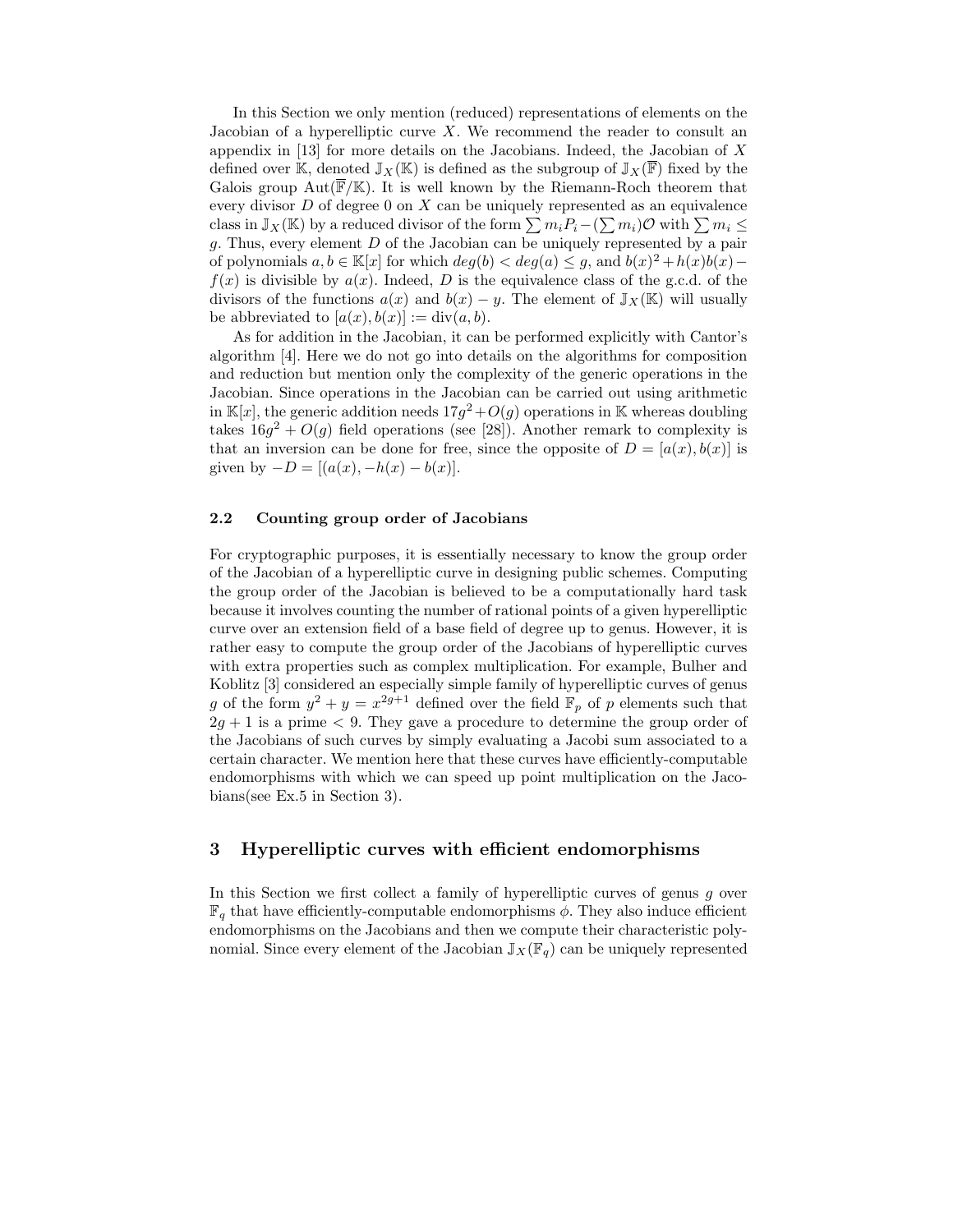by a reduced divisor with at most  $q$  points, we can explicitly give induced endomorphisms, denoted  $\phi$  also, on reduced divisors to see that they can be efficiently computed. For simplicity, we assume for once and all that  $\phi(\infty) = \infty$  for any morphism  $\phi$  involved and that  $\zeta_m$  is a primitive mth root of unity in the prime field  $\mathbb{F}_p$  of p elements.

**Example 1.([14])** Let  $X_1$  be a hyperelliptic curve over  $\mathbb{F}_q$  given by (1). The q-th power map, called the Frobenius,  $\Phi: X_1 \to X_1$  defined by  $(x, y) \to (x^q, y^q)$ then induces an endomorphism on the Jacobian. We note that the Frobenius can be computed with no further costly arithmetic over  $\mathbb{F}_{q^n}$  because for a given divisor D, computing  $\Phi(D)$  is just reduced to cyclic shifting provided that an extension field  $\mathbb{F}_{q^n}$  is represented with respect to a normal basis. Indeed, it is computed by at most  $2g$  cyclic shiftings. The characteristic polynomial of the Frobenius  $\Phi$  is given by

$$
P(t) = t^{2g} + a_1 t^{2g-1} + \dots + a_g T^g + q a_{g-1} t^{g-1} + \dots + q^{g-1} a_1 t + q^g,
$$

where  $a_0 = 1$ , and  $ia_i = S_i a_0 + S_{i-1} a_1 + \cdots + S_1 a_{i-1}$  for  $S_i := N_i - (q^i + 1), 1 \leq i$  $i \leq g$  and  $N_i = |X_1(\mathbb{F}_{q^i})|$ .

**Example 2.** Let  $p \equiv 1 \pmod{4}$ . Consider the hyperelliptic curve  $X_2$  of genus g over the field  $\mathbb{F}_p$  defined by

$$
X_2: y^2 = x^{2g+1} + a_{2g-1}x^{2g-1} + \cdots + a_3x^3 + a_1x.
$$

Then the morphism  $\phi$  on  $X_2$  defined by  $P = (x, y) \mapsto \phi(P) := (-x, \zeta_4 y)$  induces an efficient endomorphism on the Jacobian. The characteristic polynomial of  $\phi$ on the Jacobian is given by  $P(t) = t^2 + 1$ . The defining formulae for  $\phi$  on the Jacobian are given by

$$
\phi: [x^2 + a_1x + a_0, b_1x + b_0] \mapsto [x^2 - a_1x + a_0, -\zeta_4b_1x + \zeta_4b_0]
$$
  
\n
$$
[x + a_0, b_0] \mapsto [x - a_0, \zeta_4b_0]
$$
  
\n
$$
0 \mapsto 0.
$$

We notice that  $\phi$  can be easily computed using at most 2 field operations in  $\mathbb{F}_p$ , and the Jacobian has an automorphism of order 4, which follows from the composition of  $\phi$  with the hyperelliptic involution.

**Example 3.** Let  $p \equiv 1 \pmod{8}$ . Consider the hyperelliptic curve  $X_3$  of genus 2 over the field  $\mathbb{F}_p$  defined by

$$
X_3: y^2 = x^5 + ax.
$$

Then the morphism  $\phi$  on  $X_3$  defined by  $P = (x, y) \mapsto \phi(P) := (\zeta_8^2 x, \zeta_8 y)$  induces an efficient endomorphism. The characteristic polynomial of  $\phi$  is given by  $P(t) =$  $t^4 + 1$ .

The formulae for  $\phi$  on the Jacobian are given by

$$
\begin{aligned} \phi: [x^2 + a_1x + a_0, b_1x + b_0] &\mapsto [x^2 + \zeta_8^2 a_1x + \zeta_8^4 a_0, \zeta_8^{-1}b_1x + \zeta_8 b_0] \\ & [x + a_0, b_0] &\mapsto [x + \zeta_8^2 a_0, \zeta_8 b_0] \\ & 0 &\mapsto 0. \end{aligned}
$$

It is easily seen that  $\phi$  can be computed using at most 4 field operations in  $\mathbb{F}_p$ , and the Jacobian has an automorphism of order 8.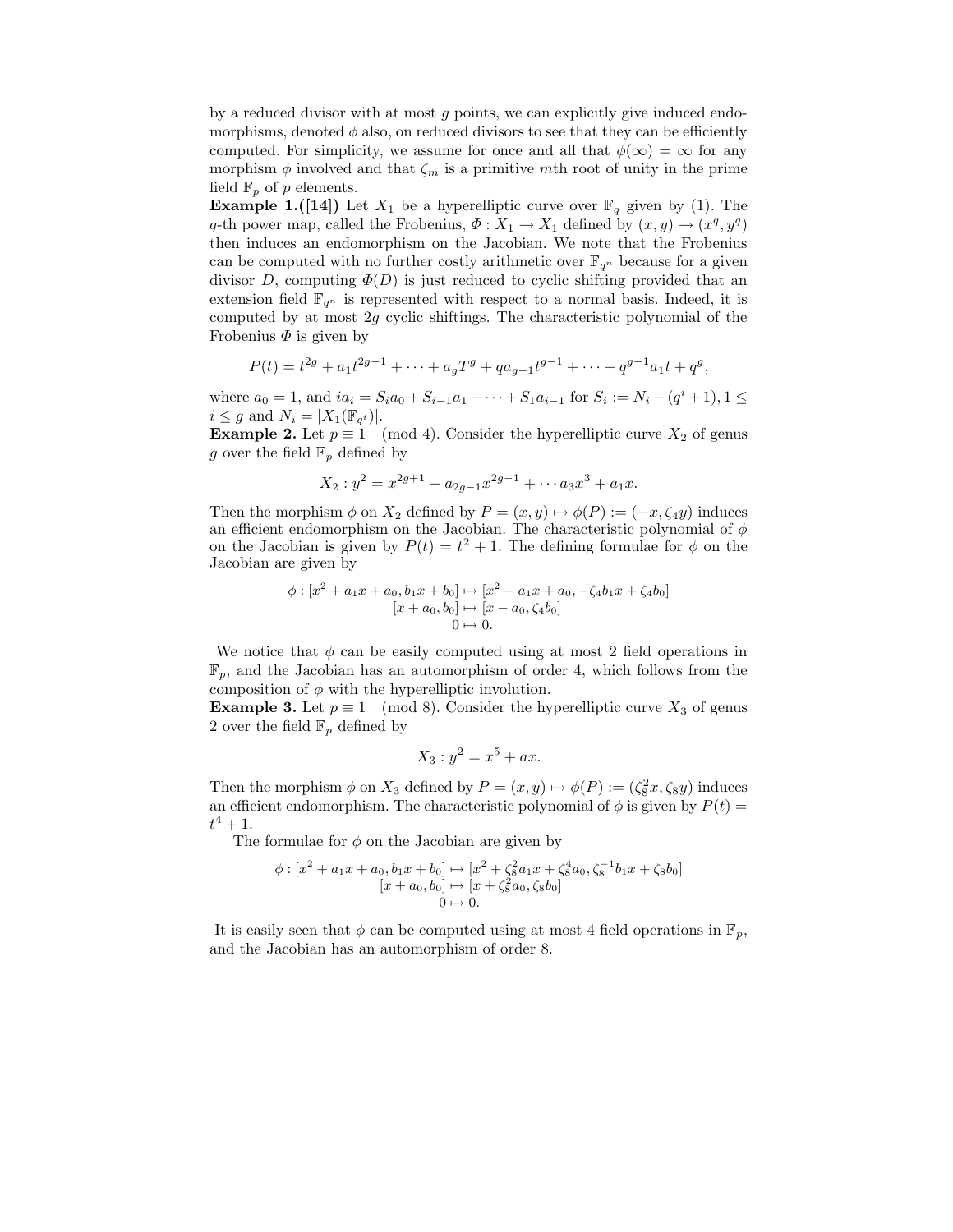**Example 4.** Let  $p \equiv 1 \pmod{12}$ . Consider the hyperelliptic curve  $X_4$  of genus 3 over the field  $\mathbb{F}_p$  defined by

$$
X_4: y^2 = x^7 + ax.
$$

Then the morphism  $\phi$  on  $X_4$  defined by  $P = (x, y) \mapsto \phi(P) := (\zeta_{12}^2 x, \zeta_{12} y)$ induces an efficient endomorphism on the Jacobian as follows .

$$
\phi : [x^3 + a_2x^2 + a_1x + a_0, b_2x^2 + b_1x + b_0] \mapsto
$$
  
\n
$$
[x^3 + \zeta_{12}^2 a_2x^2 + \zeta_{12}^4 a_1x + \zeta_{12}^6 a_0, \zeta_{12}^{-3} b_2x^2 + \zeta_{12}^{-1} b_1x + \zeta_{12} b_0]
$$
  
\n
$$
[x^2 + a_1x + a_0, b_1x + b_0] \mapsto [x^2 + \zeta_{12}^2 a_1x + \zeta_{12}^4 a_0, \zeta_{12}^{-1} b_1x + \zeta_{12} b_0]
$$
  
\n
$$
[x + a_0, b_0] \mapsto [x + \zeta_{12}^2 a_0, \zeta_{12} b_0]
$$
  
\n
$$
0 \mapsto 0.
$$

It is easily seen that  $\phi$  can be obtained using at most 6 field operations in  $\mathbb{F}_p$ , and the Jacobian has an automorphism of order 12. The characteristic polynomial of  $\phi$  is given by  $P(t) = t^4 - t^2 + 1$ .

**Example 5.([5],[3])** Let  $m = 2g + 1$  be an odd prime and let  $p \equiv 1 \pmod{m}$ . Consider the hyperelliptic curve  $X_5$  of genus g over the field  $\mathbb{F}_p$  defined by

$$
X_5: y^2 = x^m + a.
$$

The morphism  $\phi$  defined by  $P = (x, y) \mapsto \phi(P) := (\zeta_m x, y)$  induces an efficient endomorphism on the Jaconbian. It is easily seen that  $\phi$  can be obtained using at most  $2g - 1$  field operations in  $\mathbb{F}_p$ , and the Jacobian has an automorphism of order 2m. The defining morphism for the action by  $\zeta_m$  on the Jacobian is left to the reader. The characteristic polynomial of  $\phi$  is given by  $P(t) = t^{2g} + t^{2g-1} +$  $\cdots + t + 1$ .

# 4 Using an efficient endomorphism and simultaneous multi-exponentiation

#### 4.1 Using an efficient endomorphism

Let X be a hyperelliptic curve over  $\mathbb{F}_q$  having an efficiently-computable endomorphism  $\phi$  on the Jacobian,  $\mathbb{J}_X(\mathbb{F}_q)$ . Let  $D = [a(x), b(x)] \in \mathbb{J}_X(\mathbb{F}_q)$  be a reduced divisor of a large prime order n. The endomorphism  $\phi$  acts as a multiplication map by  $\lambda$  on the subgroup  $\langle D \rangle$  of  $\mathbb{J}_X(\mathbb{F}_q)$  where  $\lambda$  is a root of the characteristic polynomial  $P(t)$  of  $\phi$  modulo n. In what follows, let d denote the degree of the characteristic polynomial  $P(t)$ .

The problem we consider now is that of computing  $kD$  for k selected randomly from the range  $[1, n - 1]$ . Suppose that one can write

$$
k = k_0 + k_1 \lambda + \dots + k_{d-1} \lambda^{d-1} \pmod{n},\tag{2}
$$

where  $k_i \approx n^{1/d}$ . Then we compute

$$
kD = (k_0 + k_1\lambda + \dots + k_{d-1}\lambda^{d-1})D
$$
  
=  $k_0D + k_1\lambda D + \dots + k_{d-1}\lambda^{d-1}D$   
=  $k_0D + k_1\phi(D) + \dots + k_{d-1}\phi^{d-1}(D)$ . (3)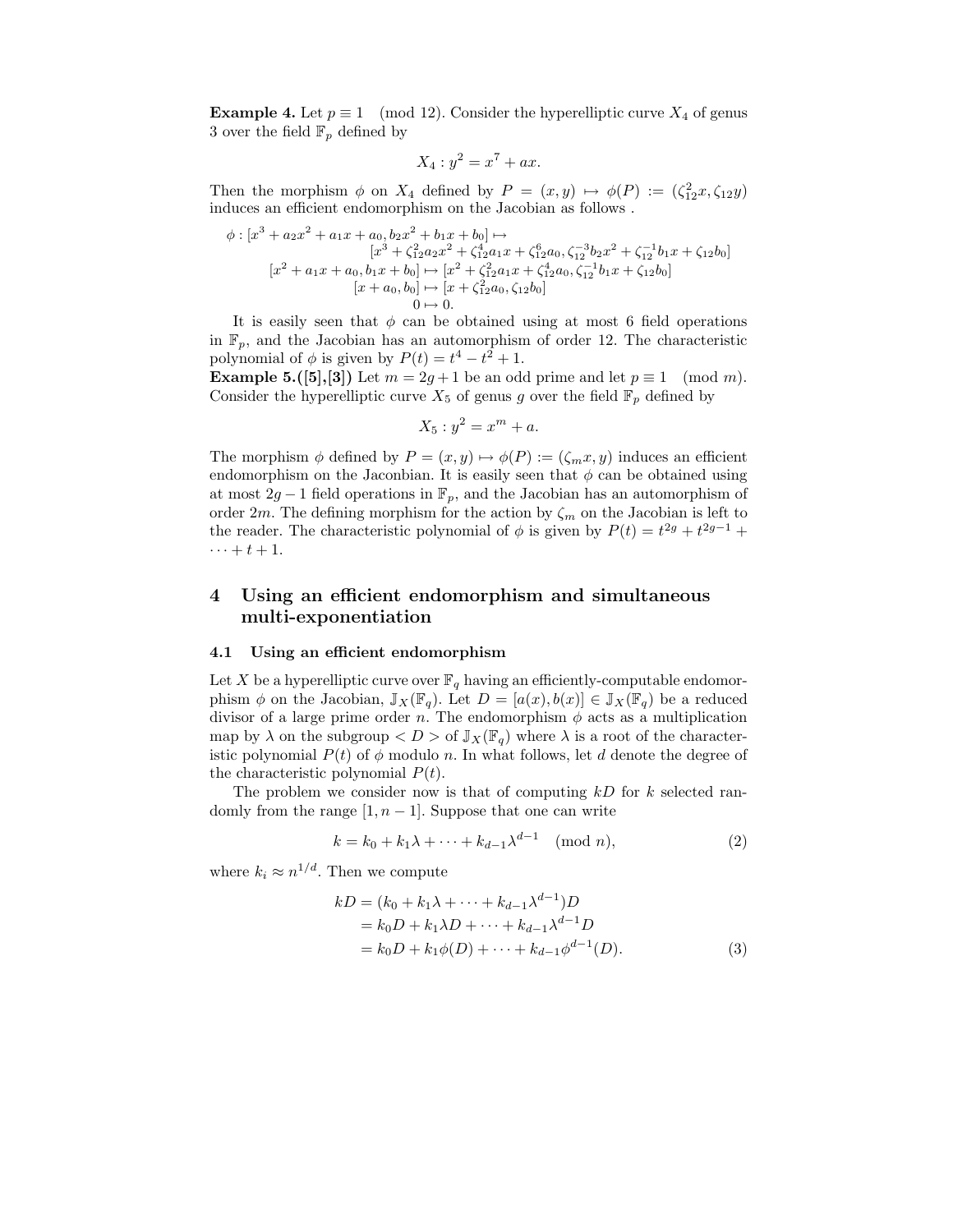Since  $\phi(D)$  can be easily computed and the bitlengths of components are approximately  $\frac{1}{d}$  that of k, various known methods for simultaneous multiple exponentiation can be applied to (3) to yield faster point multiplication. Thus we might expect to achieve a significant speedup because a great number of point doublings are eliminated at the expense of a few addition on the Jacobian.

#### 4.2 Analysis on simultaneous multi-exponentiation

When simultaneous multi-exponentiation methods apply to hyperelliptic settings we here focus on determining the best method by comparing running times taken by these methods. In fact, seeking the optimal one involves various factors such as bitlengths of components, the number of decomposed components and absolute memory constrains.

There are two conventional methods for simultaneous multi-exponentiation:  $simultaneous 2<sup>w</sup>$ -ary method and simultaneous sliding window method. Recently, Möller [17] presented a method, called wNAF-based interleaving method (for short, wNAF-IM), which is applicable to groups where inverting elements is easy (e.g. elliptic curves, hyperelliptic curves). It is analyzed there that his method usually wins over the conventional methods. One reason for this is that a speedup for simultaneous multi-exponentiation is affected by storage requirements, which are given by the formula concerning the expected number of generic operations in the precomputation stage. By the formula in Table 1 below, the expected number of generic operations by the wNAF-IM is linear in the number d of decomposed components but that by other methods is more or less exponential in  $d$ , so the wNAF-IM could be preferably chosen in practical implementations of point multiplication on the Jaconians of hyperelliptic curves.

We now give a precise analysis of speedup by comparing the expected number of doublings and additions taken by the three methods above. The comparison procedure we consider here consists of two stages, the precomputation and the evaluation. Since addition on the Jacobian takes  $17g^2 + O(g)$  operations in  $\mathbb{F}_p$ and doubling costs  $16g^2 + O(g)$  operations, we may assume that one addition takes the same cost as one doubling because for security reasons, the genus g involved is relatively small, e.g. 2 or 3(see Section 6 for security). In Table 1 we list the expected number of generic operations by three methods. Let b be the longest bitlength of components  $k_i$  and let w be the window size.

We compare the best algorithm to compute a single multiplication  $kD$  with that to compute a multi-exponentiation (3). In case of a single multiplication  $(d = 1)$ , the NAF sliding window method [2] is known as one with best performance in general. The expected number of additions taken by this method with window size w is estimated at  $b + \frac{b+1}{w+\nu(w)} + \frac{2^w - (-1)^w}{3} - 2$  where  $\nu(w) =$  $4/3 - (-1)^w/(3 \cdot 2^{w-2}).$ 

In Table 2 below we give the minimum of the expected numbers of additions taken by all four methods (including a single point multiplication) for given  $k$ and d. Table 2 provides some indication of the relative benefits of simultaneous methods applied to our decomposition  $(3)$  to a single multiplication  $kD$  as in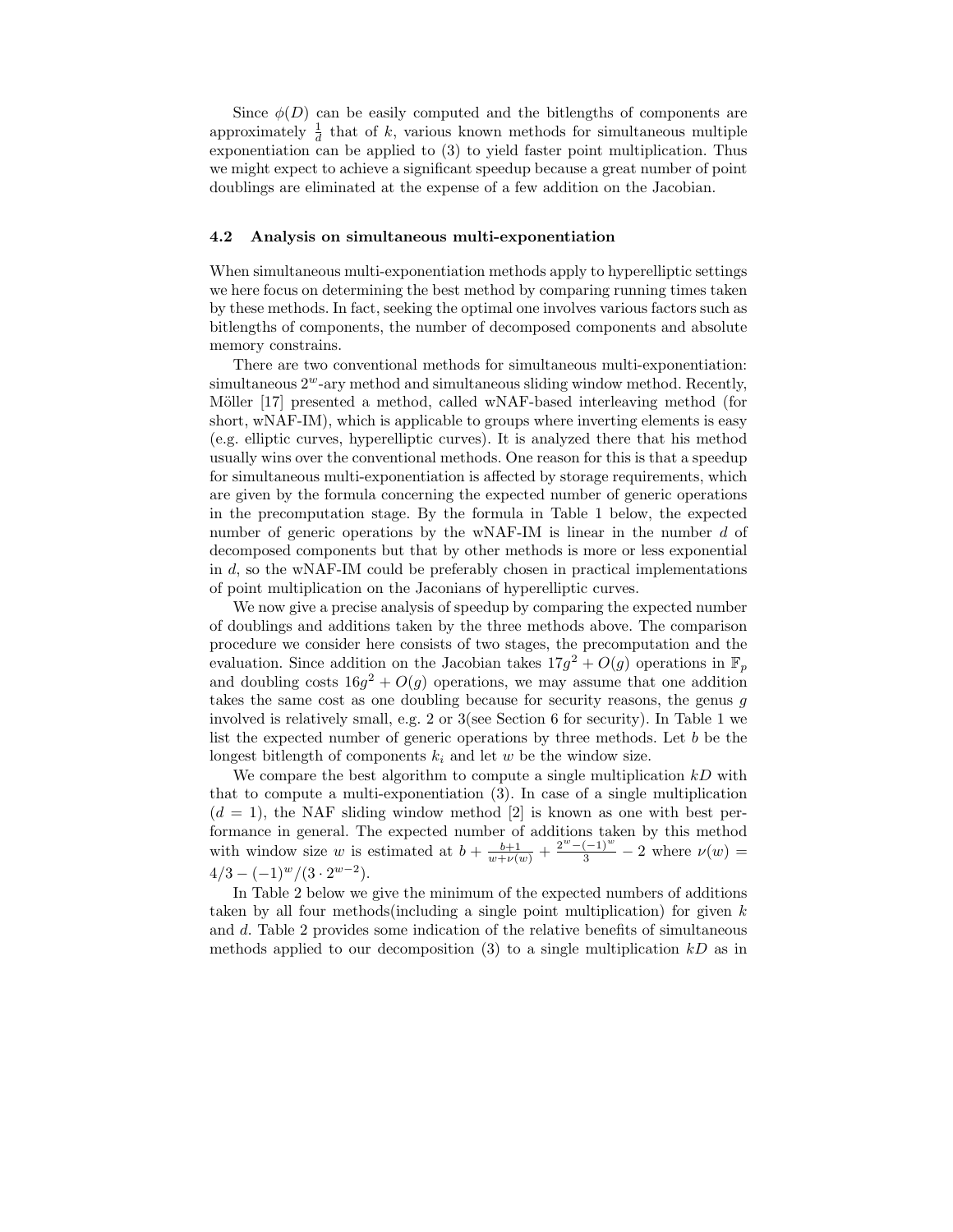|                                       | Precomputation stage                                                                        | Evaluation stage                                                                         |
|---------------------------------------|---------------------------------------------------------------------------------------------|------------------------------------------------------------------------------------------|
| Simultaneous<br>$2^w$ -ary method     |                                                                                             | $2^{dw} - 1 - d \left( \frac{b-1}{w} \right) w + b \left( 1 - \frac{1}{2dw} \right) / w$ |
| Simultaneous sliding<br>window method | $2^{dw} - 2^{d(w-1)} - d(w=1)$<br>$2^{dw} - 2^{d(w-1)} (w > 1)$ $b-1+b/(w+\frac{1}{2^d-1})$ |                                                                                          |
| wNAF-based<br>interleaving method     | $\begin{array}{c} 0 \ (w=1) \ d2^{w-1} \ (w>1) \end{array}$                                 | $b + d \frac{b}{w+2}$                                                                    |

**Table 1.** Expected number of generic operations by three methods for  $\sum_{i=0}^{d-1} k_i D_i$  with multipliers up to  $b$  bits.

elliptic curves [8]. As shown in Table 2, the contribution to running times depends on the bitlength b of k and on the degree d of the characteristic polynomial  $P(t)$ of  $\phi$ . It also shows that the wNAF-IM turns out to be the best algorithm except for two cases where  $d = 1$ , denoted (\*) below. In those cases the NAF sliding window method is the best among the methods.

**Table 2.** Expected number of additions to compute  $\sum_{i=0}^{d-1} k_i \phi^i(D)$  where  $k_i$  is b bits

| $d = 1, b = 160$<br>193.7 $(**w = 4)$                                                       | $d = 2, b = 80$<br>120 $(w=3)$                    | $d = 4, b = 40$<br>$88(w=2)$ | $d = 6, b = 27$<br>79.5 $(w = 2)$  |
|---------------------------------------------------------------------------------------------|---------------------------------------------------|------------------------------|------------------------------------|
| $d = 1, b = 256$ $d = 2, b = 128$<br>305.3 (* $w = 5$ ) 186.7 ( $w = 4$ ) 131.2 ( $w = 3$ ) |                                                   | $d = 4, b = 64$              | $d = 6, b = 43$<br>118.6 $(w = 3)$ |
| $d = 1, b = 512$<br>601.1 $(w = 5)$ 357.3 $(w = 4)$ 245.3 $(w = 4)$ 213.2 $(w = 3)$         | $d = 2, b = 256$ $d = 4, b = 128$ $d = 6, b = 86$ |                              |                                    |

Table 3. The ratio of the running times of the exended method to the conventional method.

| d | ratio  | Examples                                  |  |
|---|--------|-------------------------------------------|--|
|   | 2 0.62 | $Fx$ 2                                    |  |
|   |        | 4 0.45 Ex.1 (g=2), Ex.3 (g=2), Ex.5 (g=2) |  |
|   | 6 0.41 | Ex.1 (g=3), Ex.5 (g=3)                    |  |

Table 3 contains the ratios of running times of the extended Gallant's method to the conventional method for a 160-bit single point multiplication. It also shows that the extended method improves multiplication reasonably compared to the conventional method. For example, when  $d = 6$  and  $b = 27$ , the extended method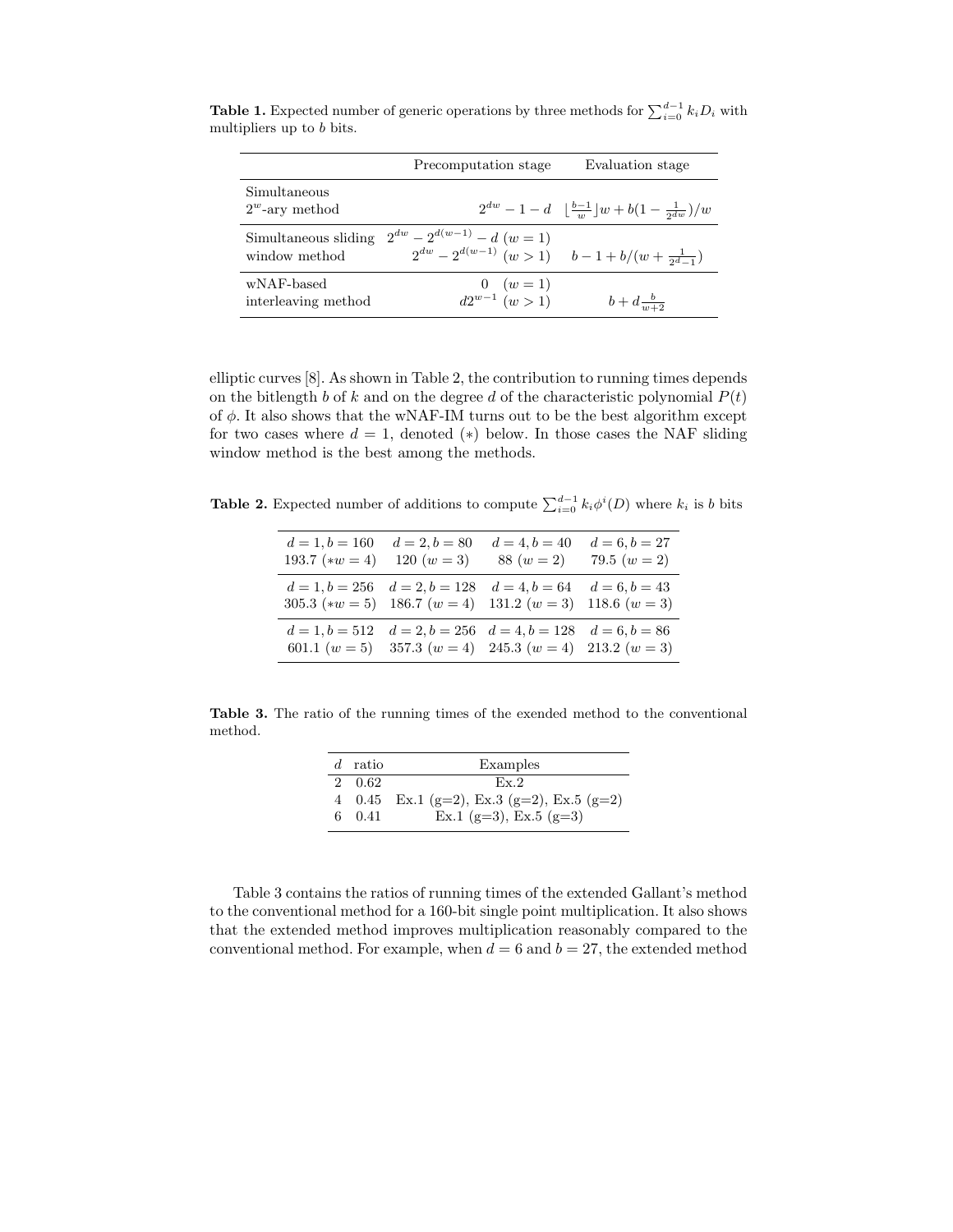improves a running time up to 59 % compared with the best general methods when  $d = 1$  and  $b = 160$ .

## 5 Decomposition of an integer k

We are now in a position to decompose an integer  $k$  into a sum of the form given by  $(2)$ . To this end, we briefly describe a generalization of Gallant, *et al.*'s method to the hyperelliptic setting.

#### 5.1 A general method of Gallant et al.'s

We retain notation of Section 4.1. An extended method of Gallant *et al.*'s is composed of two steps. Consider the homomorphism

$$
f: \prod_{i=0}^{d-1} \mathbb{Z} \to \mathbb{Z}_n, \qquad \prod_{i=0}^{d-1} a_i \mapsto \sum_{i=0}^{d-1} a_i \lambda^i \pmod{n}.
$$

Firstly, we find d linearly independent short vectors  $v_j \in \prod_{i=0}^{d-1} \mathbb{Z}$  such that  $f(v_j) = 0$  for  $0 \le j \le d-1$ . As a stage of precomputations this process can be done by the LLL algorithm, independently of k.

Secondly, one needs to find a vector in  $\mathbb{Z}v_0 + \cdots + \mathbb{Z}v_{d-1}$  that is close to  $(k, 0, \dots, 0)$  using linear algebra. Then  $(k_0, \dots, k_{d-1})$  is determined by the equation:

 $(k_0, \dots, k_{d-1}) = (k, 0, \dots, 0) - (b_0]v_0 + \dots + (b_{d-1}]v_{d-1},$ 

where  $(k, 0, 0, \dots, 0) = b_0v_0 + \dots + b_{d-1}v_{d-1}$  is represented as an element in  $\prod_{i=0}^{d-1} \mathbb{Q}$  and  $\lfloor b \rfloor$  denotes the nearest integer to b. Finally, we obtain a short vector  $v = (k_0, \dots, k_{d-1})$  such that  $f(v) = f((k, 0, \dots, 0)) - f((b_0)v_0 + \dots + b_d)$  $\lfloor b_{d-1} \rfloor v_{d-1}$ ) = k and then we have (2) as desired.

The following Lemma shows that the vector  $v$  is indeed short.

**Lemma 1.** The vector  $v = (k, 0, \dots, 0) - (\lfloor b_0 \rfloor v_0 + \dots + \lfloor b_{d-1} \rfloor v_{d-1})$  constructed as above has norm at most  $\frac{d}{2} \max\{||v_0||, \cdots, ||v_{d-1}||\}.$ 

*Proof.* The statement is a generalization of Lemma 1  $(d=2)$  in [8], so the proof proceeds in a similar way.

#### 5.2 Another method using a division

We are now describing an alternate method for decomposing  $k$  using a division in the ring  $\mathbb{Z}[\phi]$  generated by an efficiently-computable endomorphism  $\phi$ .

Let us consider the map

$$
g: \mathbb{Z}[\phi] \to \prod_{i=0}^{d-1} \mathbb{Z}, \qquad \sum_{i=0}^{d-1} a_i \phi^i \mapsto \prod_{i=0}^{d-1} a_i.
$$

Then  $f \circ g(\sum_{i=0}^{d-1} a_i \phi^i) = \sum_{i=0}^{d-1} a_i \lambda^i \pmod{n}$ .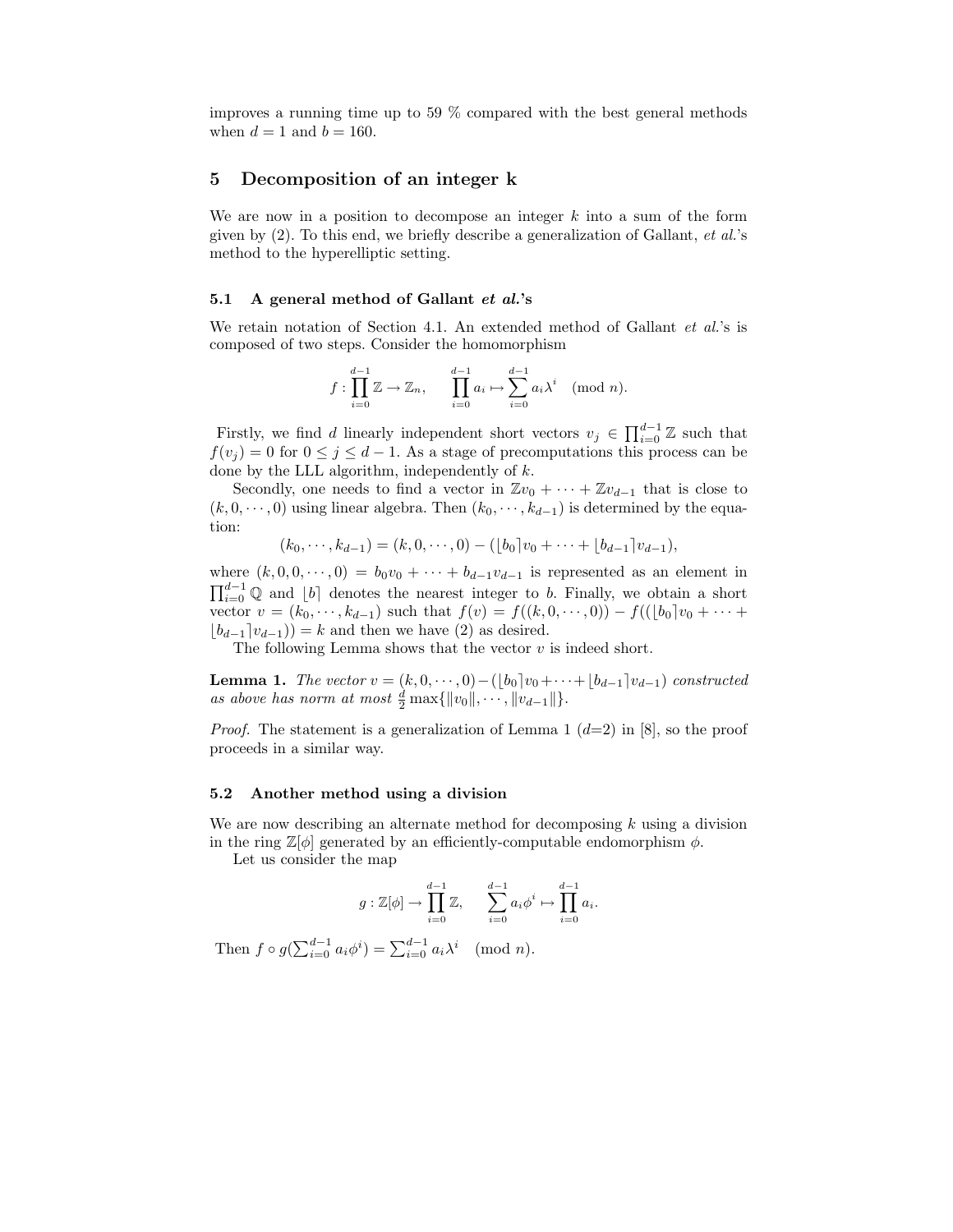Firstly, we need to find  $\alpha \in \mathbb{Z}[\phi]$  with short components such that  $f \circ g(\alpha) = 0$ . More precisely, we find a short vector  $v \in \prod_{i=0}^{d-1} \mathbb{Z}$  such that  $f(v) = 0$ . (Note that in the Gallant's method one has to find  $d$  such short vectors which are linearly independent but here only one such vector.) Then we can obtain  $\alpha = g^{-1}(v)$ . Secondly, viewing an integer k as an element in  $\mathbb{Z}[\phi]$  we divide k by  $\alpha$  using Algorithm below and write

 $k = \beta \alpha + \rho$ 

with  $\beta, \rho \in \mathbb{Z}[\phi]$ . Since  $f \circ g(\alpha) = 0$  and  $\alpha D = O$  for  $D \in \mathbb{J}_X(\mathbb{F}_q)$ , we compute

$$
kD = (\beta \alpha + \rho)D = \beta \alpha D + \rho D = \rho D.
$$

Writing  $\rho = \sum_{i=0}^{d-1} k_i \phi^i \in \mathbb{Z}[\phi]$ , the preceding equation alternately gives an desired decomposition of an integer  $k$  as in Eqn.(3). This decomposition makes use of the division process in the ring  $\mathbb{Z}[\phi]$ , so we now describe an efficient and practical algorithm to compute a remainder  $\rho$  of a given integer k divided by  $\alpha$ . Let  $\alpha = \sum_{i=0}^{d-1} a_i \phi^i \in \mathbb{Z}[\phi]$  with its minimal polynomial  $g(t)$ . Write  $g(t) =$  $t \cdot h(t) + N$  for some  $h(t) \in \mathbb{Z}[t]$ . It is then easy to see that  $N = -\alpha h(\alpha)$  and  $-h(\alpha) \in \mathbb{Z}[\phi]$ . Put  $\widehat{\alpha} = -h(\alpha) \in \mathbb{Z}[\phi]$ .

Algorithm (Divide k by  $\alpha = \sum_{i=0}^{d-1} a_i \phi^i$ ) **Input:**  $k \approx n$ . **Output:**  $\rho = \sum_{i=0}^{d-1} k_i \phi^i$ . 1) Precompute  $\hat{\alpha} = N/\alpha$  in  $\mathbb{Z}[\phi]$  and put  $\hat{\alpha} = \sum_{i=0}^{d-1} b_i \phi^i$ . 2)  $x_i = k \cdot b_i$  (for  $i = 0, d - 1$ ). 3)  $y_i = \lfloor \frac{x_i}{N} \rfloor$  (for  $i = 0, d - 1$ ). 4)  $\rho = k - \sum_{i=0}^{d-1} \sum_{j=0}^{d-1} a_i y_j \phi^{i+j}$ . **Return:**  $\rho = \sum_{i=0}^{d-1} k_i \phi^i$ .

*Proof.* Assume that  $k = \beta \alpha + \rho$  for some  $\beta, \rho \in \mathbb{Z}[\phi]$ . Then we have  $k/\alpha =$  $\beta + \rho/\alpha$ . Since  $k\hat{\alpha}/\alpha\hat{\alpha} = k\hat{\alpha}/N$ , we have

$$
k/\alpha = \sum_{i=0}^{d-1} (kb_i/N)\phi^i.
$$

Putting  $\beta = \sum_{i=0}^{d-1} \lfloor kb_i/N \rfloor \phi^i$  gives  $\rho = k - \alpha \beta$ .  $\Box$ 

Giving explicit upper bounds for components of a remainder  $\rho$  depends on the characteristic polynomial of  $\phi$  and so it is complicated to obtain good upper bounds in general. But, for a fixed  $\phi$  one can give explicit upper bounds for components by analyzing the above algorithm further.

Now we compare two decomposition methods. For this we apply both methods to the hyperelliptic curves in Section 3. Our implementation results show that two decompositions of an integer  $k \in [1, n]$  turn out to be identically same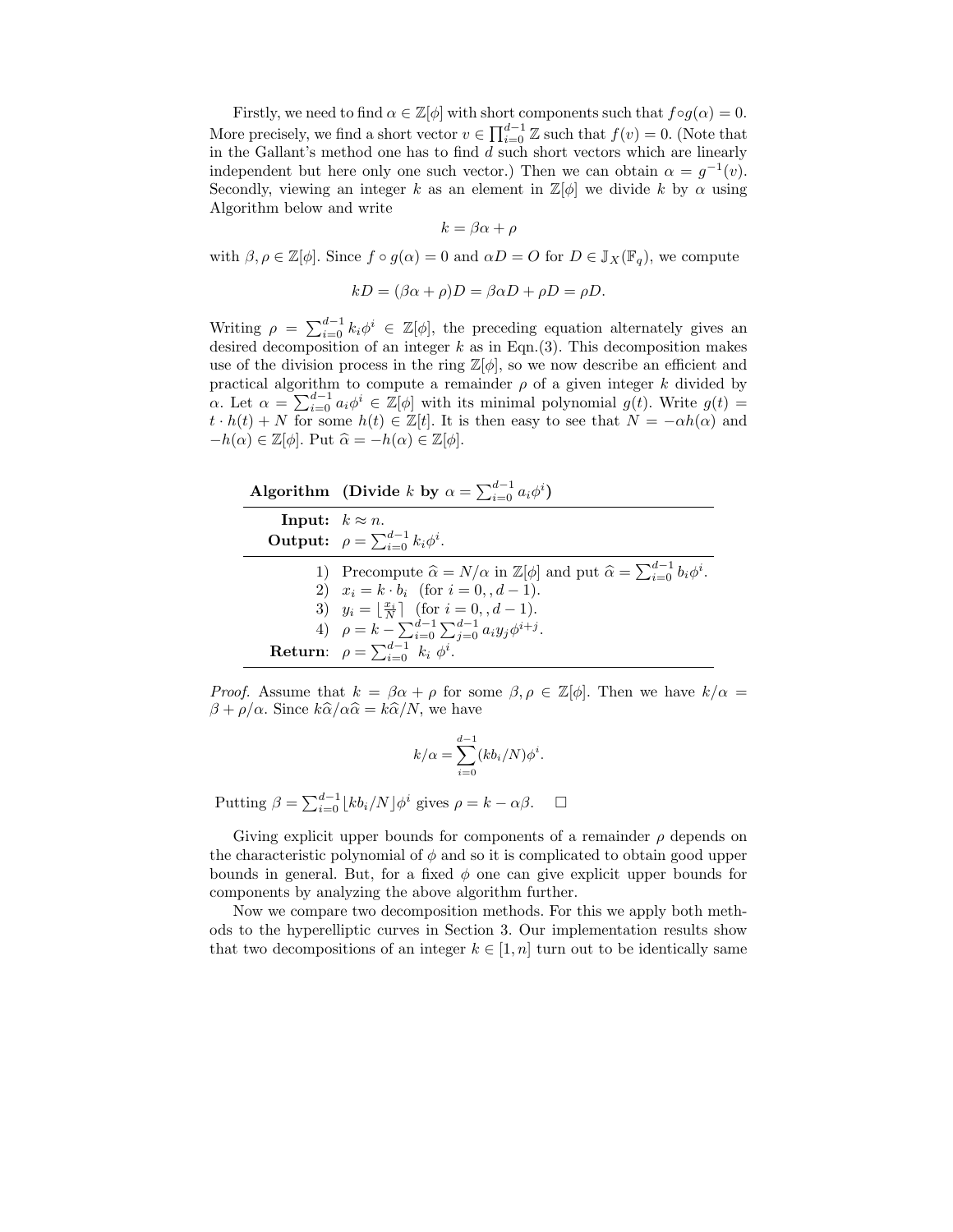and the bitlengths of components are approximately  $1/d$  that of n. More precisely, for each curve in Section 3 (Ex.2 - 5), we select 100 random primes  $n$ of size 160-bits and for each  $n$  we carried out decompositions of  $10^5$  random integers  $k \in [1, n]$  by two methods and see that two decompositions coincide. But it is expected that two decompositions might not be the same, as in elliptic curves [20]. As for the bitlengths of components, in Table 4 we compute the maximum of ratios of  $A$  to  $B$  where  $A$  denotes the maximum of the absolute value of decomposed components and B denotes  $n^{1/d}$ . These maxima tell us that the bitlengths of components are approximately  $1/d$  that of n because they are  $\langle 2 \rangle$ , which implies that A and B are within one bit.

Table 4. Numerical experiments for decomposition

| Examples | Characteristic polynomial of $\phi$ Maxum of ratios of A to B |       |
|----------|---------------------------------------------------------------|-------|
| Ex.2     | $P(t) = t^2 + 1$                                              | 0.704 |
| Ex.3     | $P(t) = t^4 + 1$                                              | 1.082 |
| Ex.4     | $P(t) = t^4 - t^2 + 1$                                        | 1.247 |
|          | Ex. 5 (g=2) $P(t) = (t^5 - 1)/(t - 1)$                        | 1.477 |
|          | Ex. 5 (g=3) $P(t) = (t^7 - 1)/(t - 1)$                        | 1.682 |

## 6 Security Considerations

We described a method for speeding up point multiplication, which is applicable to hyperelliptic curves with efficiently-computable endomorphisms. Such endomorphisms could be also helpful to obtain a speedup for attacks to the discrete log problems on the Jacobians [9]. In this Section we shall touch on various attacks to public-key cryptosystems based on the DLP on the Jacobians of hyperelliptic curves. Most attacks are hyperelliptic variants extending those to elliptic curves and standard finite fields. Adleman, DeMarris and Hwang [1] came up with the first-published algorithm for computing DLP, which runs in subexponential time. This algorithm applies to hyperelliptic curves over finite fields whose genus is sufficiently large relative to the size of the underlying fields. Later, Enge [6] improved their algorithm and precisely evaluated the running time. Moreover Müller, Stein and Thiel  $[19]$  extends the results to real quadratic congruence function fields of large genus.

When selecting hyperelliptic curves  $X/\mathbb{F}_q$  of small genus  $\lt$  4, one has to avoid curves for which special attacks are known such as the Pohlig-Hellman and the Pollard rho method. For this reason, hyperelliptic curves are believed to be "cryptographically good" provided that the group order of the Jacobians is divisible by a large prime number  $\approx 160$ -bit.

The hyperelliptic curves we have considered have a small number of automorphisms as in a family of hyperelliptic Koblitz curves. In applying the Pollard's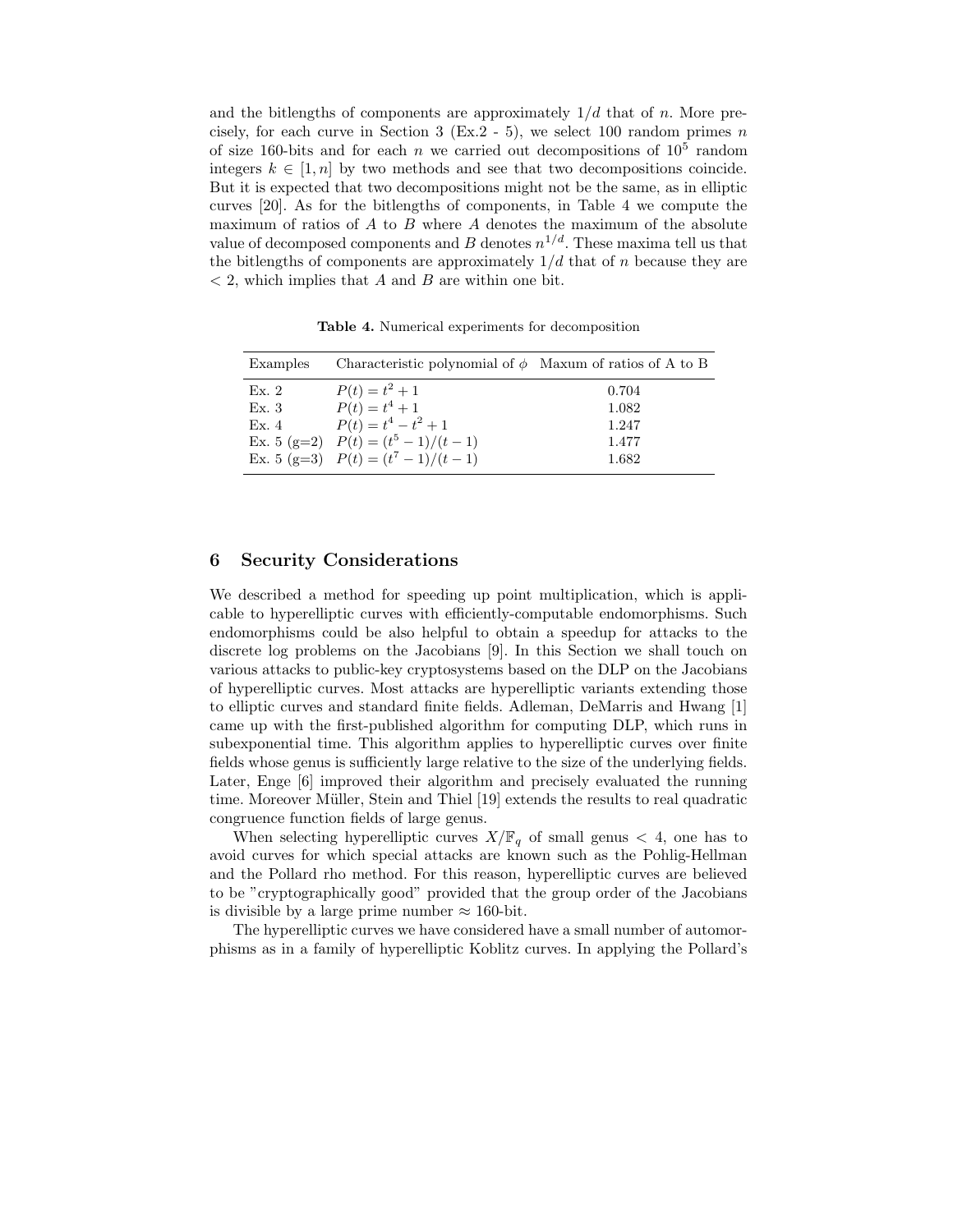$\rho$  method, Duursma, Gaudry, and Morain [5] employed an equivalence relation on points of the Jacobian via automorphisms and could speed up the attack by a factor of  $\sqrt{2l}$ , where l is the order of an automorphism. Gaudry [9] also gave a variant of existing index-calculus methods like [1] to achieve a more speed-up of a factor of  $l^2$ . Indeed, this method is faster than the Pollard  $\rho$  for genus  $> 4$ , and its complexity  $O(q^2)$  depends on the cardinality of the base field. So the public schemes based on our curves are still intractable to this attack since these curves are hyperelliptic ones of genus 2 or 3 defined over large prime fields.

We now mention other known attacks using special features on groups. Ruck [21] extended an attack on anomalous curves to hyperelliptic curves. His method works for the groups whose order is divisible by a power of  $p$ , where  $p$  is the characteristic of the base field. On the other hand, anomalous curves are investigated by Semaev [23], Smart[25], and Satoh and Araki [22].

There is the Frey-Rück attack using Tate pairing [7]. It is an extension of an attack using the Weil pairing on elliptic curves. In fact, these attacks are applied to curves over  $\mathbb{F}_q$  of which group order divides  $q^k - 1$  for some  $k \leq 20$ .

The Weil descent attack on elliptic curves has a hyperelliptic variant. To avoid this attack one must choose curves defined over extension fields of prime degree for odd characteristic and of degree  $\neq 2^l - 1$  for even characteristic. For a detailed analysis on the Weil descent we refer to [11], [16].

Finally we conclude that our hyperellipic curves of small genus < 4 are intractable to all known attacks even if efficient endomorphisms may result in speedy attacks by a factor, which depends upon the number of automorphisms groups on the Jacobians as shown by Gaudry [9].

# 7 Conclusion

Motivated by the work of [8], we presented an extended method for accelerating point multiplication on a family of hyperelliptic curves having efficientlycomputable endomorphisms. One of advantages of this method is that it improves a running time by 55 (59) % compared with the best general ordinary methods for a 160-bit point multiplication when applied to such curves of  $g = 2$ (3). Another advantage is that there is a wide range of possibility of selecting hyperelliptic curves of genus  $q \leq 3$  over large prime fields rather than elliptic curves. Also we presented two algorithms for decomposing a multiplier  $k$  so that the extended method can be applicable to such curves. Computer implementations of two algorithms showed that the bitlengths of decomposition components are roughly equal to  $1/d$  -bit of an integer k.

## References

1. L. Adleman, J.DeMarrais, M-D. Hwang, "A Subexponential algorithms for Discrete Logarithms over the Rational Subgroups of the Jacobians of Large Genus Hyperelliptic Curves over Finite fields", ANTS-I, LNCS 77 (Springer) 1994, 28-40.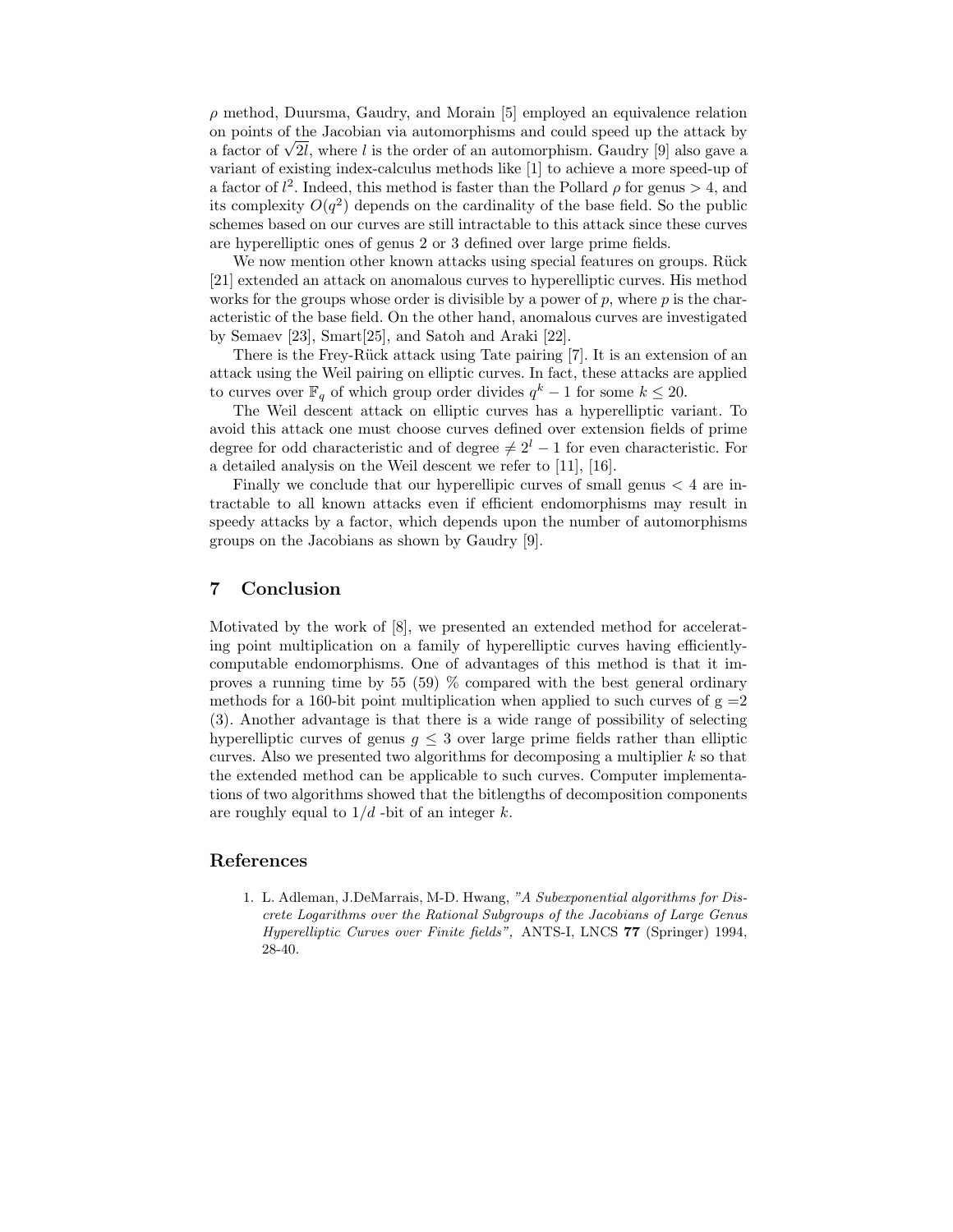- 2. I. Blake, G. Seroussi, N. Smart: 'Elliptic Curves in Cryptography', London Mathematical Society Lecture Note Series. 265, Cambridge University Press, 1999.
- 3. J. Buhler, N. Koblitz, "Lattice Basis Reduction, Jacobi Sums and Hyperelliptic Cryptoststems", Bull. Austral. Math. Soc., 57, 147-154.
- 4. D. Cantor, "Computing in the Jacobian of A Hyperelliptic curve", Mathematics of Computation, 48(1987), 95-101.
- 5. I. Duursma, P. Gaudry, F. Morain, "Speeding up the discrete log computation on curves with automorphisms", Advances in Cryptology, Asiacrypt'99 LNCS 1716 (Springer), 1999, 103-121.
- 6. A. Enge, "Computing discrete logarithms in high-genus hyperelliptic Jacobian in provably subexponential time", University of Waterloo Technical Report CORR99-04, 2000.
- 7. G. Frey, H.-G. Rück, "A Reamrk concerning m-Divisibility and the Discrete logarithm Problems in the Divisor Class Group of Curves", Mathematics of Computation 62, 1994, 865-874.
- 8. R. Gallant, R. Lambert, S. Vanstone, "Faster Point Multiplication on Elliptic Curves with Efficient Endomorphisms", Advances in Cryptology-Crypto 2001, LNCS 2139 (Springer), 2001, 190-200.
- 9. P. Gaudry, "An algorithm for solving the discrete log problems on hyperelliptic curves", Advances in Cryptology, Eurocrypt'2000, LNCS 1807 (Springer), 2000, 19-34.
- 10. C. Günter, T. Lange, A. Stein, "Speeding up the Arithmetic on Koblitz Curves of Genus Two", SAC 2000, LNCS 2012 (Springer), 2001, 106-117.
- 11. P. Gaudry, F. Hess, N.P. Smart,"Constructive and destructive facets of Weil Decent on elliptic curve", Preprint (2000)
- 12. N. Koblitz, "CM-curves with good cryptographic properties," Advances in Cryptology-Crypto'91, 1992, 279-287.
- 13. N. Koblitz, 'Algebraic Aspects of Cryptography', Algorithms and Computations in Mathematics, 3, Springer-Verlag, 1998.
- 14. T. Lange,'Efficient Arithmetic on Hyperelliptic Koblitz Curves', Ph.D. Thesis, University of Essen, 2001
- 15. W. Meier, O. Staffelbach, "Efficient multiplication on certain nonsupersingular elliptic curves", Advances in Cryptology-Crypto'92, 1992, 333- 344.
- 16. A. Menezes , M. Qu , "Analysis of the Weil Descent Attack of Gaudry, Hess, and Smart", TCT-RSA 2001, LNCS 2020 (Springer) 2001, 308-318.
- 17. B. Möller,"Algorithms for multi-exponentiation", SAC 2001, 179-194.
- 18. V. Müller,"Fast multiplication in elliptic curves over small fields of characteristic two", Journal of Cryptology, 11, 1998, 219-234.
- 19. V. Müller, A. Stein, C. Thiel,"Computing Discrete Logarithms in Real Quadratic Congruence Function Fields of Large Genus", Mathematics of Computations 68, 1999, 807-822.
- 20. Y.-H. Park, S. Jeong, C. Kim, J. Lim,"An alternate decomposition of an integer for faster point multiplication on certain elliptic curves", to appear PKC2002.
- 21. R.G. Ruck,"On the discrete logarithm in the divisor class group of curves", Mathematics of Computations, 68, 1999, 805-806.
- 22. T. Satoh, K. Araki,"Fermat quotients and the polynomial time discrete log algotithm for anamalous elliptic curves", Commentari Math. Univ. St. Pauli, 47, 1998, 81-92.